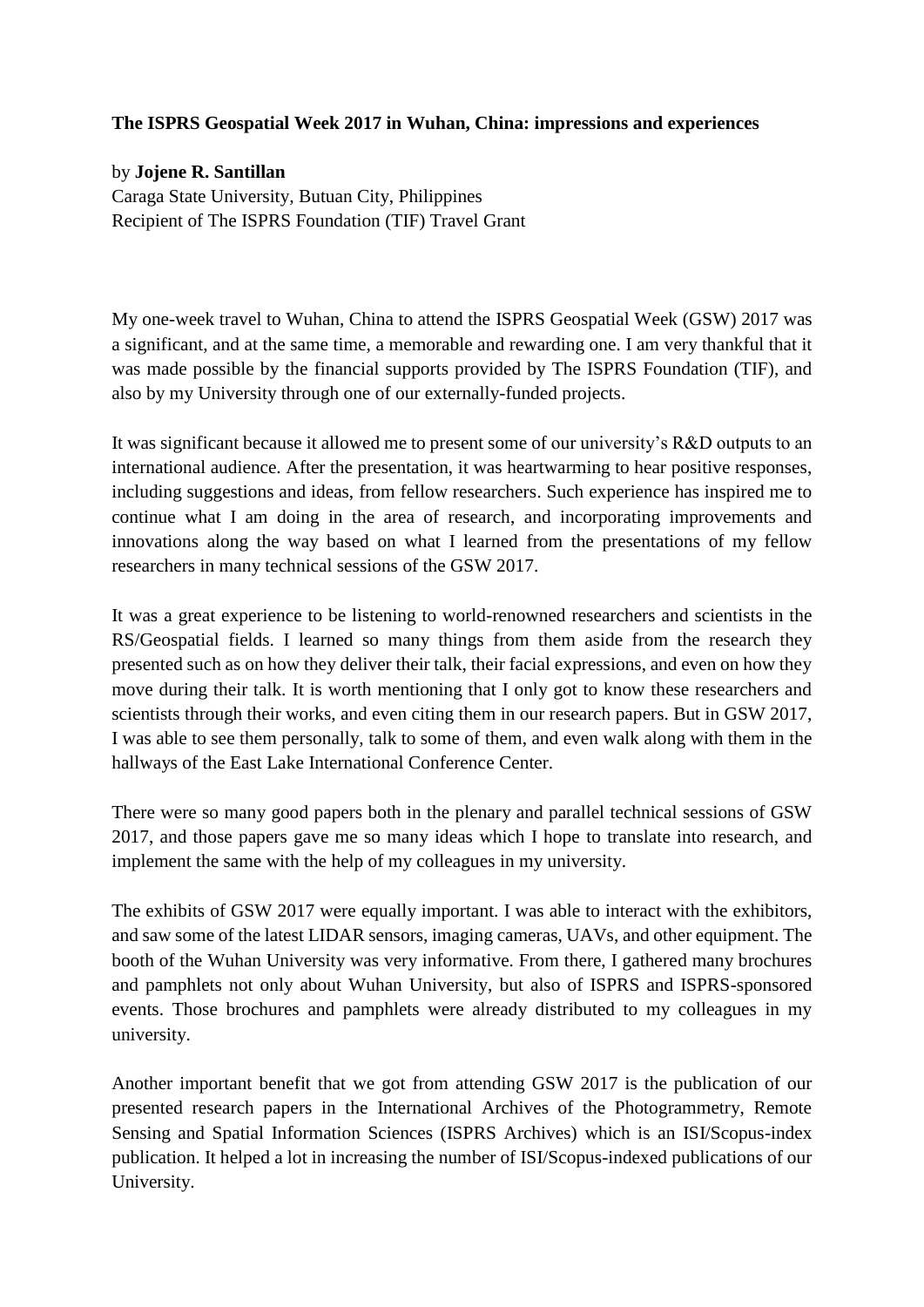Meeting and interacting with fellow researchers during the GSW 2017 was another memorable experience. Both long and short conversations with them were meaningful and fruitful. Aside from gaining new friends, it gave me the chance to expand my research connections – connections that sooner or later will be converted into collaborative research undertakings not only for me but also for my University. GSW 2017 also gave me the chance to meet again many researchers that I once met in the Philippines in 2015 during the Asian Conference on Remote Sensing (ACRS) in Manila.

Outside the conference center awaits so many exciting places in Wuhan, and I and my colleague were lucky to visit some of them. Wuhan is a beautiful city, and while the level of modernity is quite high, places of cultural value still remains which seem to remind or educate anyone visiting about the city's glorious pasts.

I can say that the language barrier in Wuhan is evident, and it made exploring the city a bit challenging for somebody like me. Fortunately, geospatial information communication technologies (Geo-ICT) were there allowing us to communicate with the Chinese people. It was amusing and at the same time satisfying to know that mobile phones can be used to easily communicate with passersby, hotel/restaurant staff, taxi drivers, and vendors in Wuhan. [When we want to go to some places, we just need to take out our mobile phones, display an offline Google Map, and show our desired destination (in Chinese) to the taxi driver. When we want to order food in a restaurant and we do not know what to order because the menu is in Chinese, we just use our phone, scan the menu, and let an app translate the words to English. Most of the time, we used our phone to communicate directly with hotel/restaurant staff: we spoke the words in English and our phone translated it into Chinese and the staff listens to it, and understood what we wanted to say. Since she cannot speak in English, she also used her mobile phone translator app to translate her Chinese words into English.] It was an amazing to experience that something which I do not usually use in my country will become of great value when I was in China.

Indeed, GSW 2017 was a significant, memorable and rewarding experience. And I would like to take this opportunity to acknowledge and thank the officers of The ISPRS Foundation for giving me the opportunity to attend GSW 2017, most especially Professor John Trinder for being nice, approachable and accommodating.

The TIF Travel Grant program is commendable, and I am hoping that TIF will continue to support researchers to allow them to participate in ISPRS events.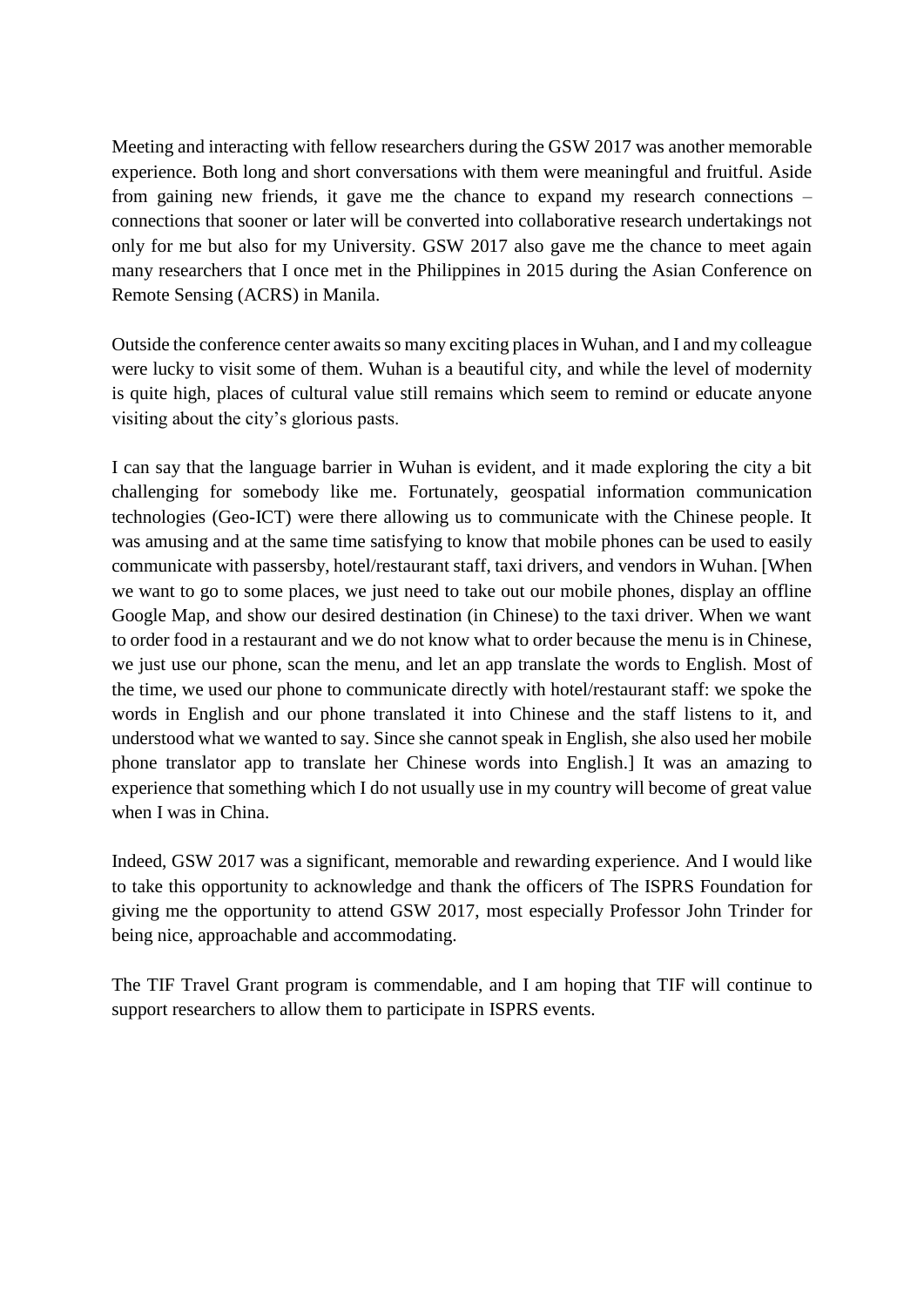

Receiving The ISPRS Foundation (TIF) Certificate of Support from Professor John Trinder.